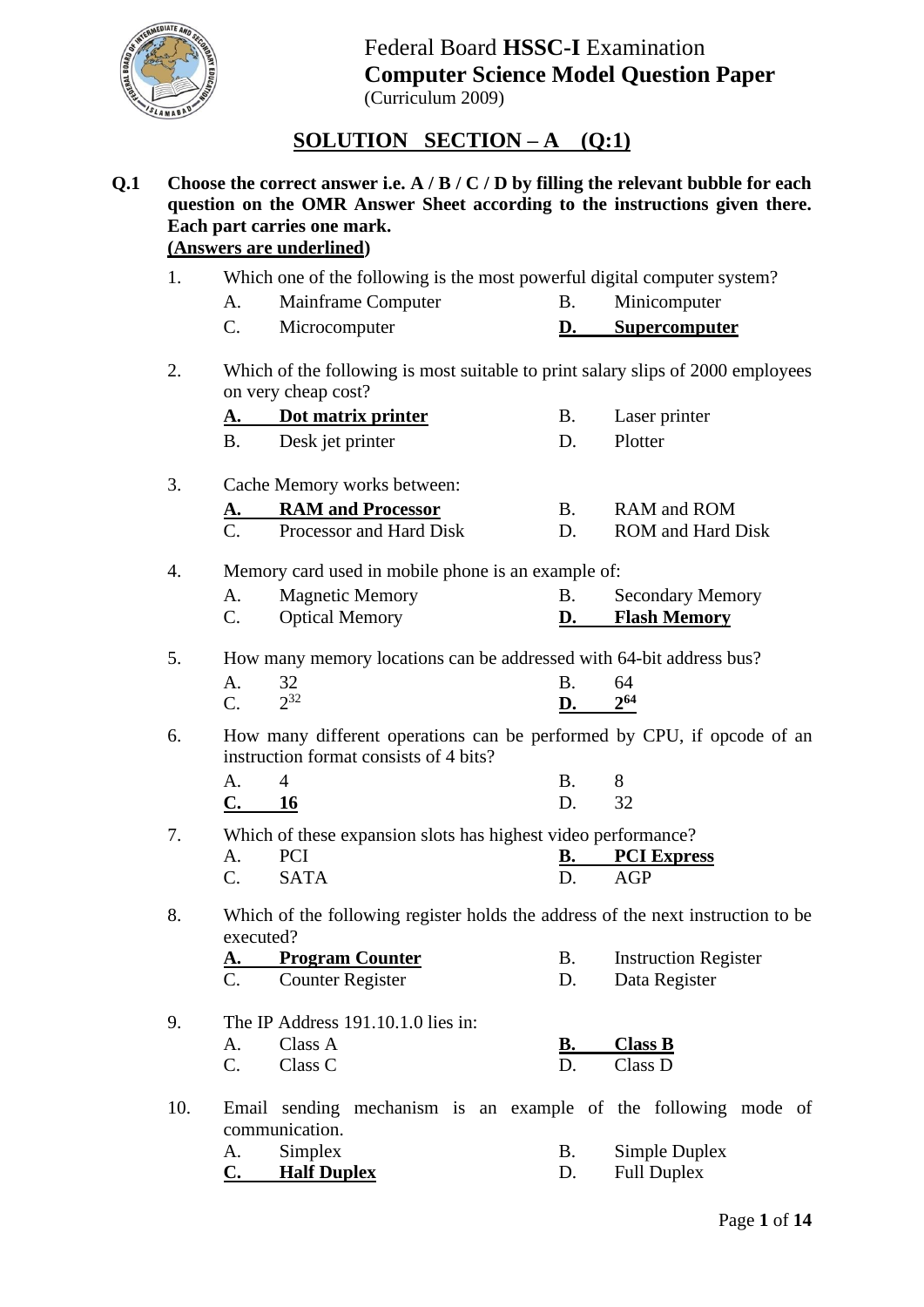| 11.<br>Cellular communication divides the physical region into sections called: |  |
|---------------------------------------------------------------------------------|--|
|---------------------------------------------------------------------------------|--|

| A. | Pods     | <b>Cells</b> |
|----|----------|--------------|
|    | C. Cubes | Sectors      |

| 12. |             | Which wireless technology is used in TV remotes and Toys? |              |
|-----|-------------|-----------------------------------------------------------|--------------|
|     | A. Infrared |                                                           | B. Bluetooth |
|     | $C \tWi-Fi$ |                                                           | Wi-Max       |

|  |        | 13. What is the type of this statement? "Create table Student" |        |
|--|--------|----------------------------------------------------------------|--------|
|  | A. DCL |                                                                | B. DDL |
|  | C. DXL |                                                                | D. DML |

14. The relationship between entities AUTHOR and BOOK is:

| ∪nary   | <b>Binary</b> |
|---------|---------------|
| Fernary | Recursive     |

15. Identify the cardinality of following relationship: One COLLEGE can have many DEPARTMENTs, One DEPARTMENT belongs to one COLLEGE.

| One-to-One   | One-to-Many |
|--------------|-------------|
| Many-to-Many | Many-to-One |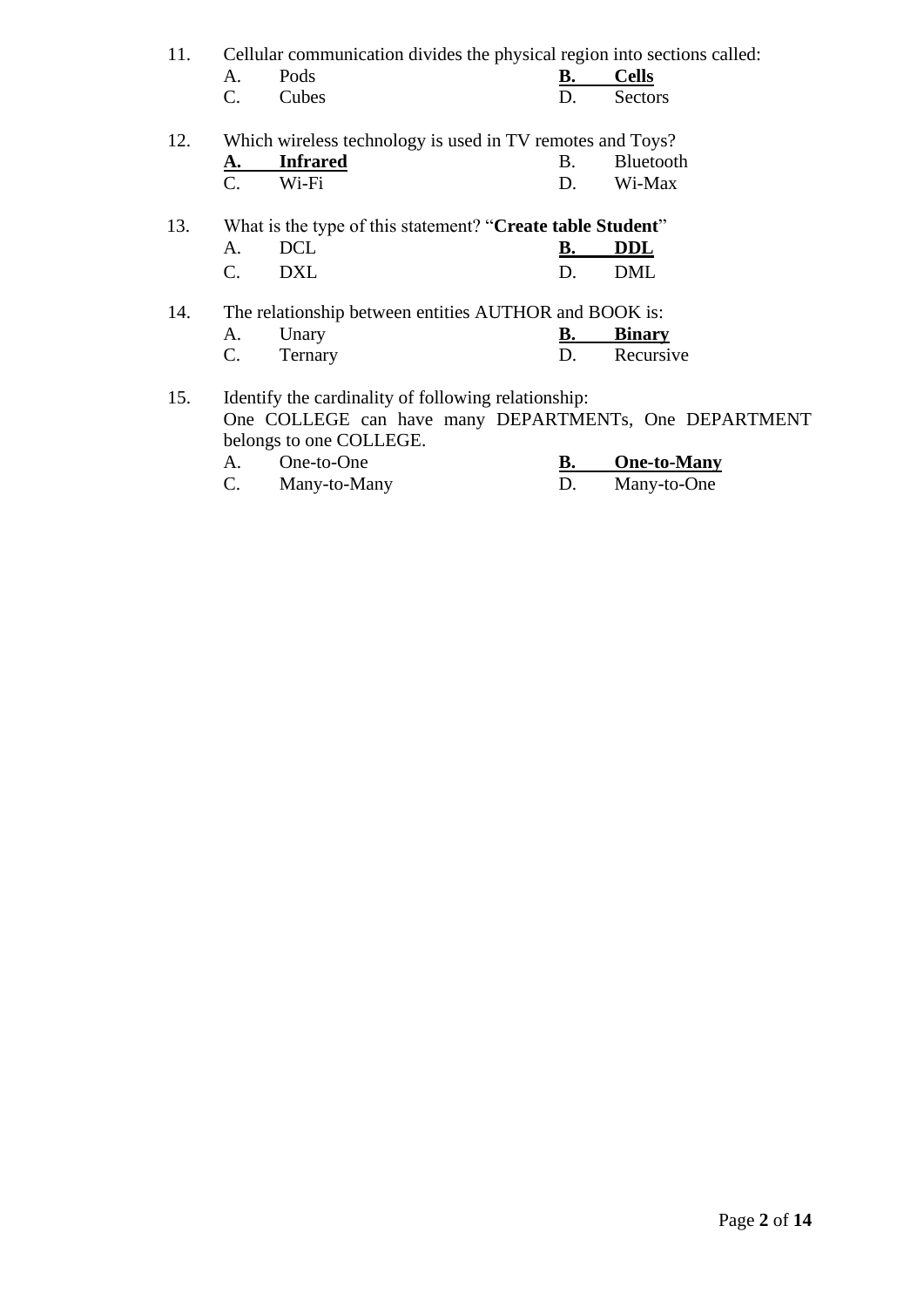## **SOLUTION SECTION – B (Q:2)**

# **Part – i: Differentiate between hard copy and soft copy devices along with one example**

#### **of each. (1+2)**

#### **Answer:**

|    | <b>Hard copy devices</b>                                                              | <b>Soft copy devices</b>                 |
|----|---------------------------------------------------------------------------------------|------------------------------------------|
| 1. | An output device that prints data in printed   An output device that displays data in |                                          |
|    | form (on paper)                                                                       | electronic form                          |
|    | The output generated by these devices                                                 | The output shown on these devices can be |
|    | cannot be modified                                                                    | easily modified                          |
|    | Example:                                                                              | Example:                                 |
|    | <b>Printer or Plotter</b>                                                             | Display screens                          |

# **Part – ii: Write down any one application of the following scanner types: a. Handheld scanner b. Flatbed scanner c. Optical scanner (1+1+1)** (1+1+1)

#### **Answer:**

#### **a. Application of Handheld scanner**

It is an input device used to scan books, newspapers, or magazines by dragging over the image. It is used at homes or offices.

#### **b. Application of Flatbed Scanner**

It is an input device used to scan pages, images, or other documents by placing over it. It is commonly used at offices or homes.

#### **c. Application of Optical Scanner**

It is a light sensing input device that reads printed text or graphics. It is commonly used in ATMs.

#### **Part – iii: Define utility software, language processor and device driver. (2+1)**

#### **Answer:**

#### **a. Utility software**

It is a type of system software that helps user to maintain a computer system for effective functioning e.g., virus scanning, disk compression

#### **b. Language processor**

It is a type of system software that translates a program written in humanunderstandable form into machine-understandable format e.g., compiler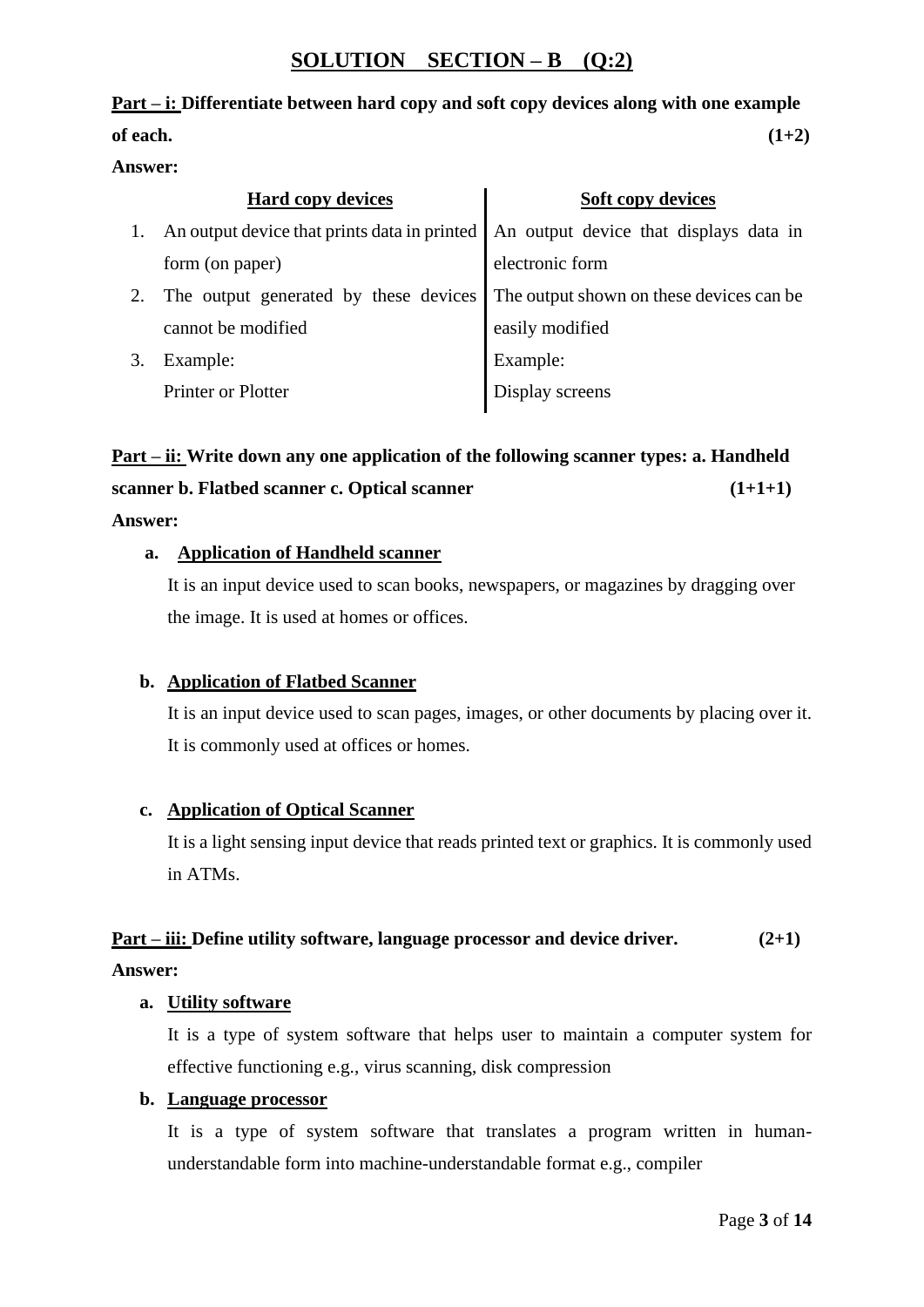#### **c. Device driver**

It is a type of system software that is used to familiarize the device with the computer system. It controls the working of a device e.g., printer.

# **Part – iv: Differentiate between Intel P4 and AMD Athlon processors with reference to clock speed, bus width and architecture. (3)**

#### **Answer:**

|                                     | Intel P4 processor | <b>AMD</b> Athlon |
|-------------------------------------|--------------------|-------------------|
| 1. Clock speed   1.7 to 3.0 GHz     |                    | 1.4 to 2.33 GHz   |
| 2. Bus width                        | $32/64$ bits       | 32/64 bits        |
| 3. Architecture $\vert$ CISC / RISC |                    | <b>RISC</b>       |

#### **Part – v: What is an Instruction Cycle? Illustrate with diagram. (2+1)**

#### **Answer:**

Instruction Cycle steps

#### **1. Fetch Operation**

The control unit fetches/ takes the instruction from main memory and places it in Instruction Register.

#### **2. Decode Operation**

The control unit decodes/ translates the instruction placed in Instruction register by examining the instruction.

#### **3. Execute Operation**

The decoded instruction is executed by performing different operations like arithmetic.

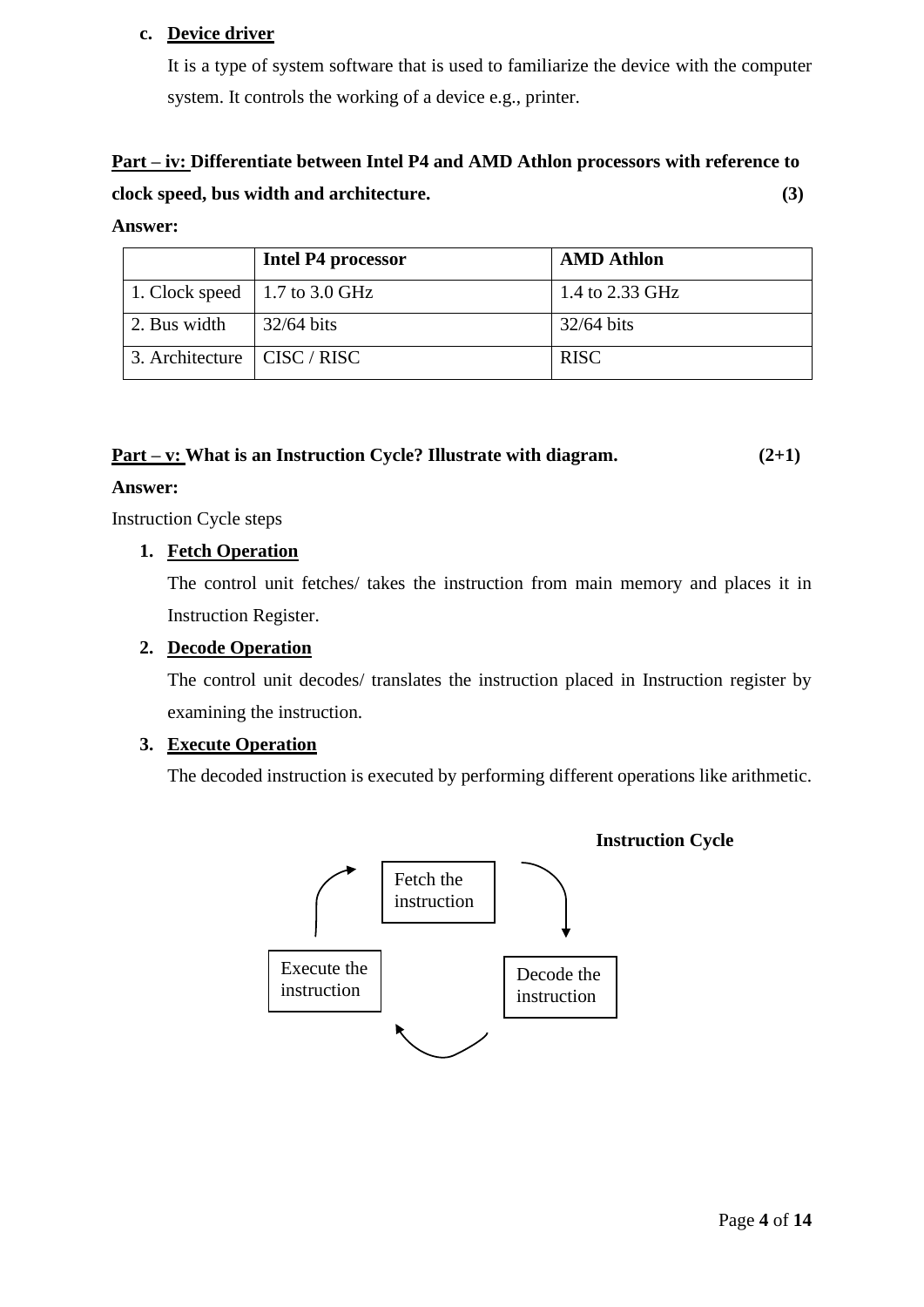| 1. | Single In-line Memory Module is a small   Dual In-line Memory Module is a small |                                            |
|----|---------------------------------------------------------------------------------|--------------------------------------------|
|    | circuit board used in early computers of                                        | circuit board used in today's computers.   |
|    | 1980s 90s.                                                                      |                                            |
| 2. | It typically uses 32-bit bus, hence slower                                      | It typically uses 64-bit bus, hence faster |
|    | data transfer rate.                                                             | data transfer rate.                        |
| 3. | Its storage capacity ranges from 256KB to                                       | Its storage capacity ranges from 64MB to   |
|    | 32MB.                                                                           | 512MR                                      |

# **Part – vii: The following Microprocessor diagram has three internal system buses, observe the diagram carefully and name the Buses shown in the diagram. (3)**



**Answer:** 

| <b>Names of Buses</b> |             |  |
|-----------------------|-------------|--|
|                       | Address bus |  |
|                       | Data bus    |  |
|                       | Control bus |  |

## **Part – viii: Differentiate between Client-Server and Peer-to-Peer network architecture.**

**(3)**

#### **Answer:**

#### **Client-Server network architecture**

- **1.** A centralized network architecture based on server and clients.
- **2.** A client requests for services and server responds with a service.
- **3.** It is more stable and secure network, hence supports large network.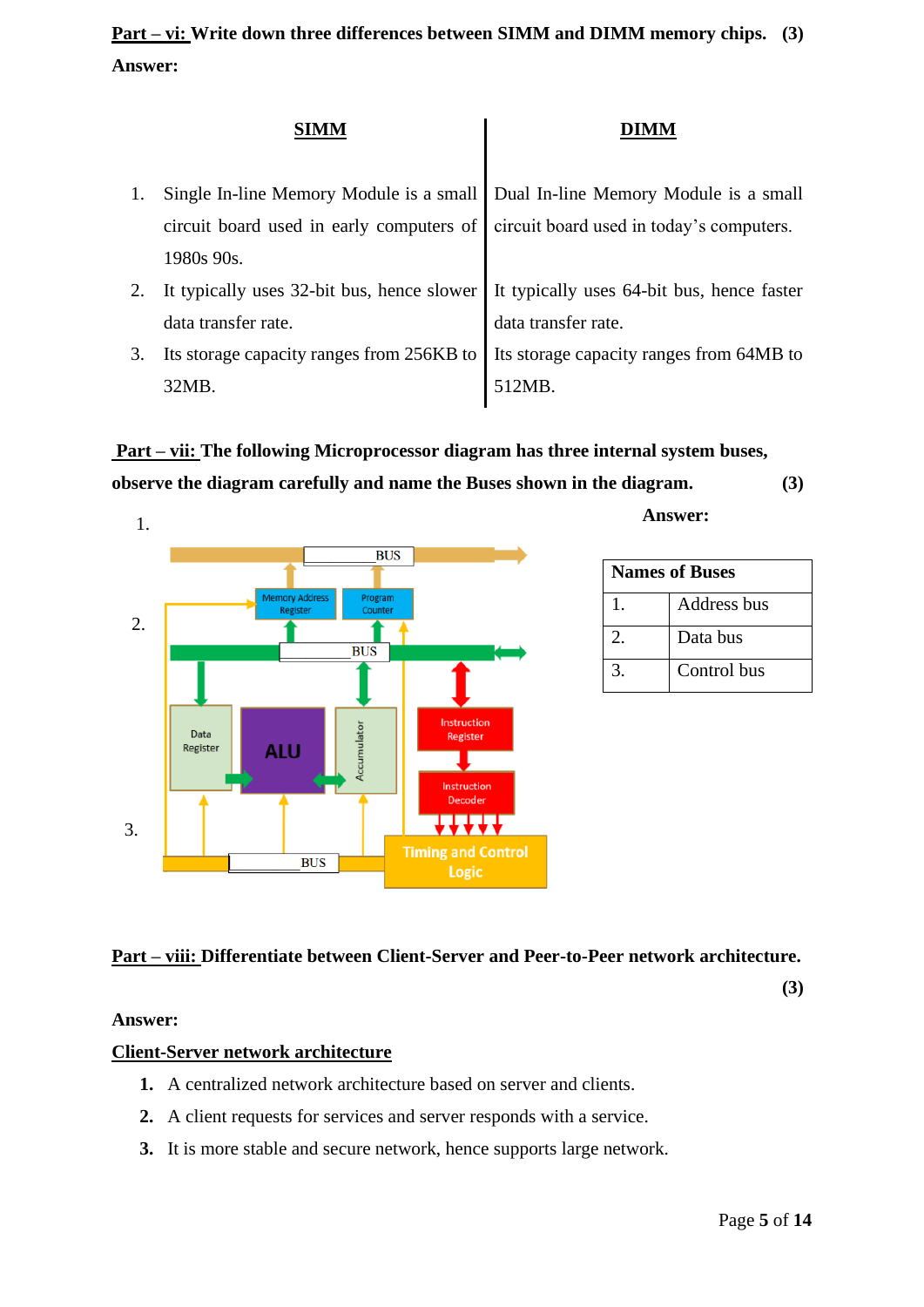#### **Peer-to-Peer network architecture**

- 1. A de-centralized network architecture based on peers.
- 2. Each node can request for services and provides services.
- 3. It is less stable and secure network, hence supports small networks.

# **Part – ix: Categorize the following topologies as per their characteristics (Star, Ring, Bus, Mesh). (1.5+1.5)**

**Answer:**

| <b>Expensive (most expensive to least expensive)</b> | <b>Least Cabling (least to most)</b> |
|------------------------------------------------------|--------------------------------------|
| Mesh                                                 | <b>Bus</b>                           |
| <b>Star</b>                                          | Ring                                 |
| Ring                                                 | <b>Star</b>                          |
| <b>Bus</b>                                           | Mesh                                 |

# **Part – x: Give any three limitations of Mobile Communication System. (3)**

#### **Answer:**

#### **Limitations of Mobile Communication system**

- 1. Mobile Communication system has slower speed or data transfer rate.
- 2. Mobile Communication has less protection and security.
- 3. Mobile Communication has interference due to bad weather or high buildings.
- 4. Mobile Communication has limited battery and CPU power.

# **Part – xi: Complete the required information in the following table against the said satellites. (1+1+1)**

| <b>Satellites</b> | Distance from the Earth | Purpose |
|-------------------|-------------------------|---------|
| GEO               |                         |         |
| MEO               |                         |         |
|                   |                         |         |

#### **Answer:**

| <b>Satellite</b> | <b>Distance from the Earth</b> | <b>Purpose</b>                                    |
|------------------|--------------------------------|---------------------------------------------------|
| <b>GEO</b>       | Above 35786 km                 | Used for weather forecasting, satellite radio and |
|                  |                                | television                                        |
| <b>MEO</b>       | From 2000 - 35786 km           | Used for GPS and navigation                       |
| <b>LEO</b>       | From Earth's surface to        | Used for mobile telephones and video conferencing |
|                  | 2000 km                        |                                                   |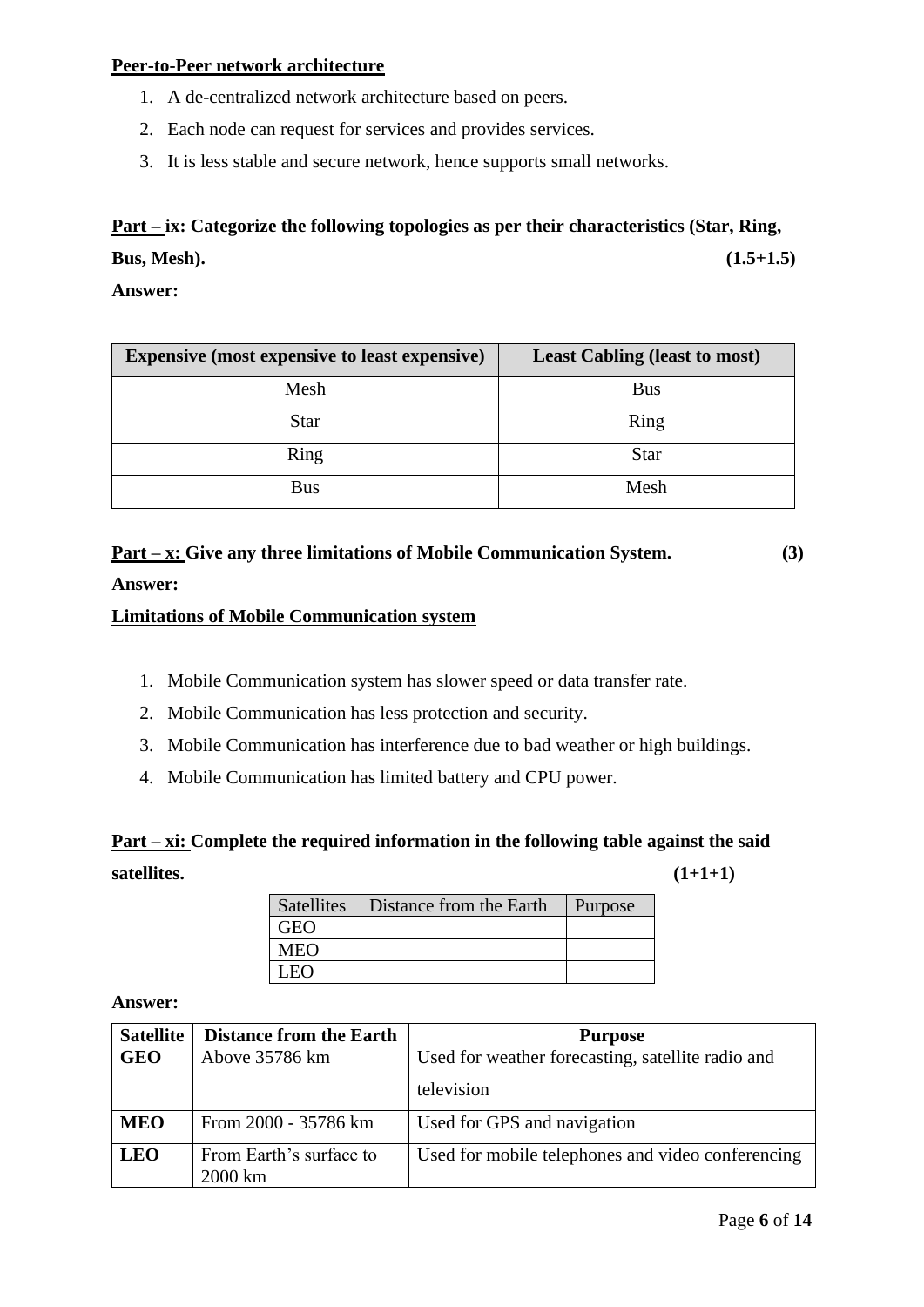**Part – xii:** Write down any one usage of Wi Max, Bluetooth, and Infra-Red technologies.

**Answer:** (1+1+1)

## **1. Usage of Wi Max technology**

It is a high-speed broadband wireless network used for communication over a city and has a range of 40-50 km e.g., cable TV network of a city.

## **2. Usage of Bluetooth technology**

It is a low-speed wireless network used for short range communication within 10 meters e.g., exchange of data between two mobile devices.

## **3. Usage of Infra-Red technology**

It is a high-speed wireless network used for short range communication e.g., TV remote control, toys remote control, home security system.

# **Part – xiii: A team consists of many players and a player plays for only one team. Draw an ER diagram and identify cardinality for the said situation. (2+1)**



**Part – xiv: Understand the ER Diagram and write the answers to the following questions: (3)**

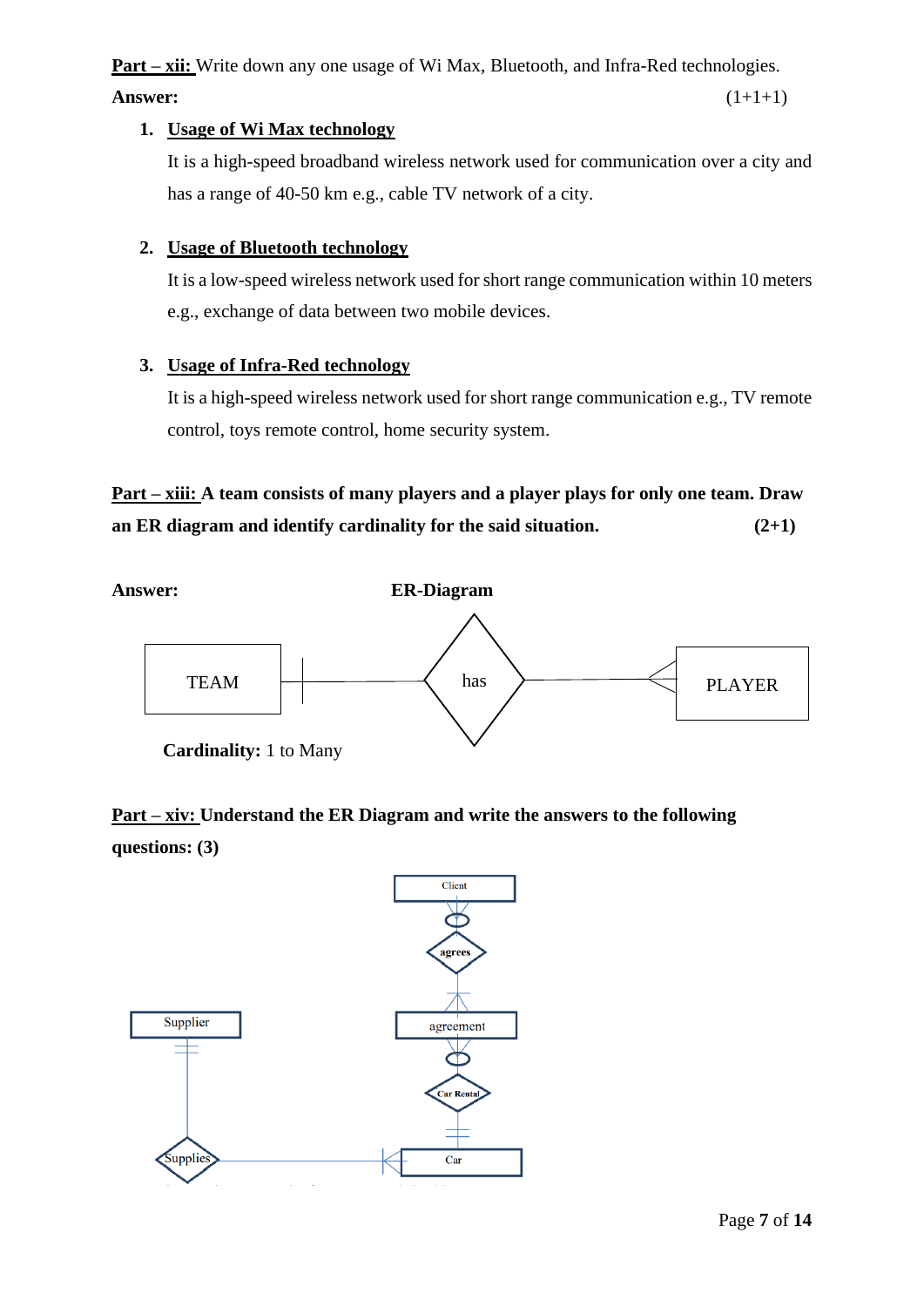i. List one example of one-to-many relationship.

ii. Mention Entities used in ER diagram.

iii. How many minimum cars supplier must supplies?

#### **Answer:**

- **i. Example of one-to-many relationship:** One SUPPLIER supplies many CARS **or** One CAR has many AGREEMENTS
- **ii. Entities:** CLIENT, AGREEMENT, CAR, SUPPLIER
- **iii. Minimum cars supplier must supply:** Supplier must supply **ONE** car

#### **Part – xv: What are Columnar, Tabular and Datasheet Form views? (3)**

#### **Answer:**

#### **1. Columnar Form view:**

A columnar form is used to display one record at a time. It shows labels and text boxes for all fields of one record.

### **2. Tabular Form view:**

A tabular form is used to display multiple records at a time in different rows. It shows labels on top of each column.

#### **3. Datasheet Form view:**

A datasheet form is used to display multiple records at a time. It shows records in datasheet view of table with rows and columns.

#### **Part – xvi: Specify the suitable data types for Roll No, DOB and Address. Identify the suitable Primary key. Also write down the number of tuples and attributes in the table. (1.5+0.5+1)**

| Registration   Roll No.          | Name | <b>DOB</b> | Address                                    | Phone      |
|----------------------------------|------|------------|--------------------------------------------|------------|
| No.                              |      |            |                                            |            |
| $\vert$ CS12/05                  | ALI. |            | $12-05-1999$   G-7 Islamabad               | 9233658721 |
| $\textcolor{blue}{\sim}$ CS34/21 | AMNA |            | 26-08-1999   Cantt Rawalpindi   9234737536 |            |

#### **Answer:**

| <i>i.</i> Suitable data types: | Roll No : -<br>$DOB$ :<br>Address: | Number<br>Date/Time<br>Text |
|--------------------------------|------------------------------------|-----------------------------|
| ii. Suitable Primary key:      | Roll No <b>or</b>                  | Registration No.            |

**iii.** Number of tuples: 2 Number of attributes: 6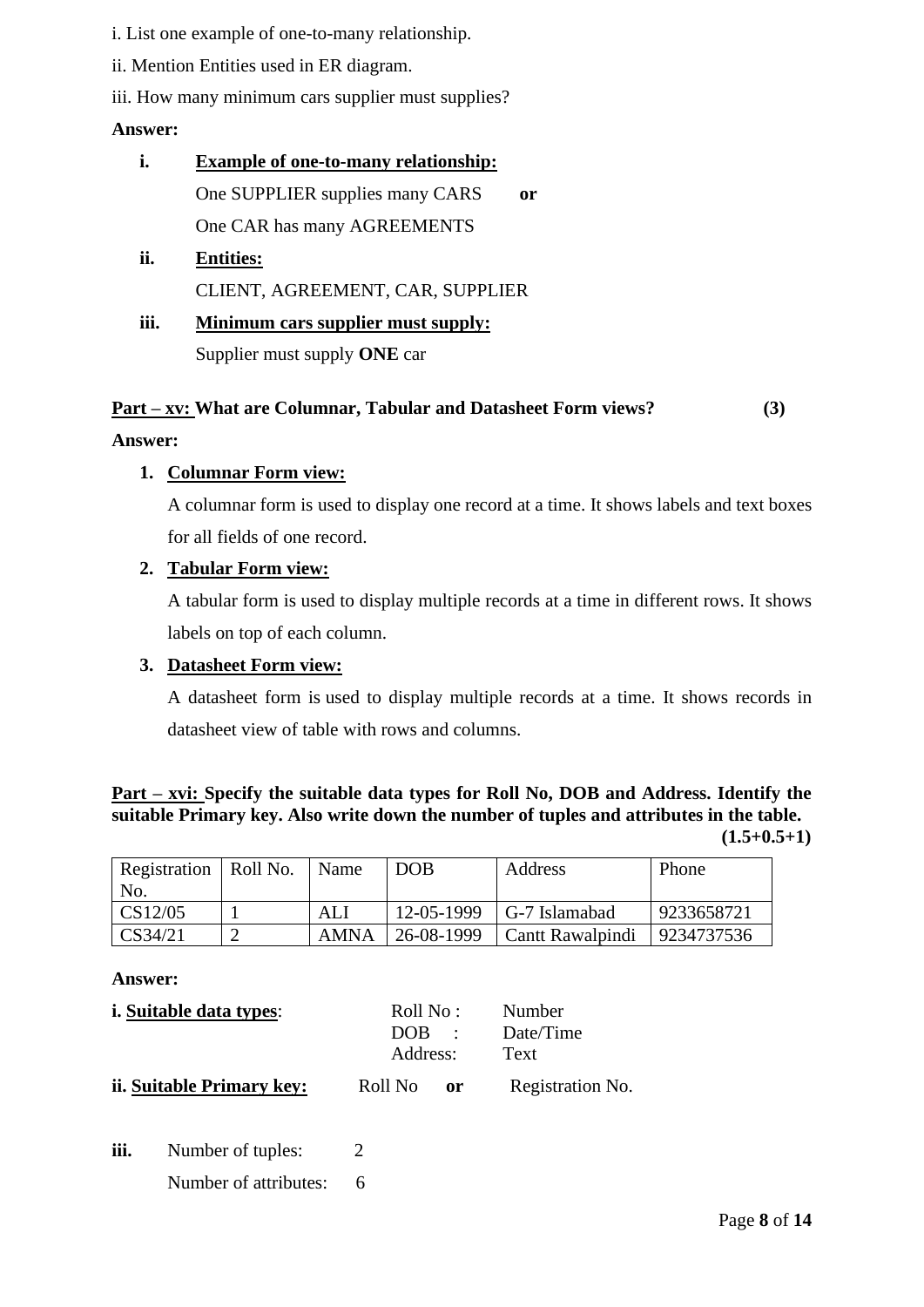## **SOLUTION SECTION – C**

## **Q. No. 3 (a) Differentiate between Sequential access and Direct access storage. (4)**

#### **Answer:**

#### **Sequential access storage:**

- **1.** Sequential access storage, stores files and data in specific order or sequence.
- **2.** This type of storage access data or files in the same sequence in which it is stored.
- **3.** Its access time varies according to the required location; hence it has slow access time.
- **4.** This storage is suitable for applications like preparation of electricity bills, pay slips etc.
- **5.** An example of sequential access storage device is Magnetic Tape.

#### **Direct access storage:**

- **1.** Direct access storage, stores files and data by placing at any location, wherever space is available.
- **2.** This type of storage access or reach any location by direct or random access.
- **3.** Equal access time is required to access any location; hence it has fast access time.
- **4.** This storage is suitable for applications like reservation of airline ticket, determine balance in customer's bank account etc.
- **5.** An example of direct access storage device is Magnetic Disk.

**Q. No. 3 (b) Which one of the following storage media is better and why? Support your answer with three reasons. (i) Magnetic (ii) Optical (1+3) Answer:**

Better storage media: **Magnetic storage**

#### **Reason 1: Speed:**

Magnetic storage has faster read and write operations and hence high speeds than optical storage.

#### **Reason 2: Storage Capacity:**

Magnetic storage has larger storage capacity and space. It comes with terabyte capacities, but optical disks have much smaller space as compared to magnetic storage.

#### **Reason 3: Multiple partitions:**

Due to larger storage capacity, multiple partitions can be used to store data.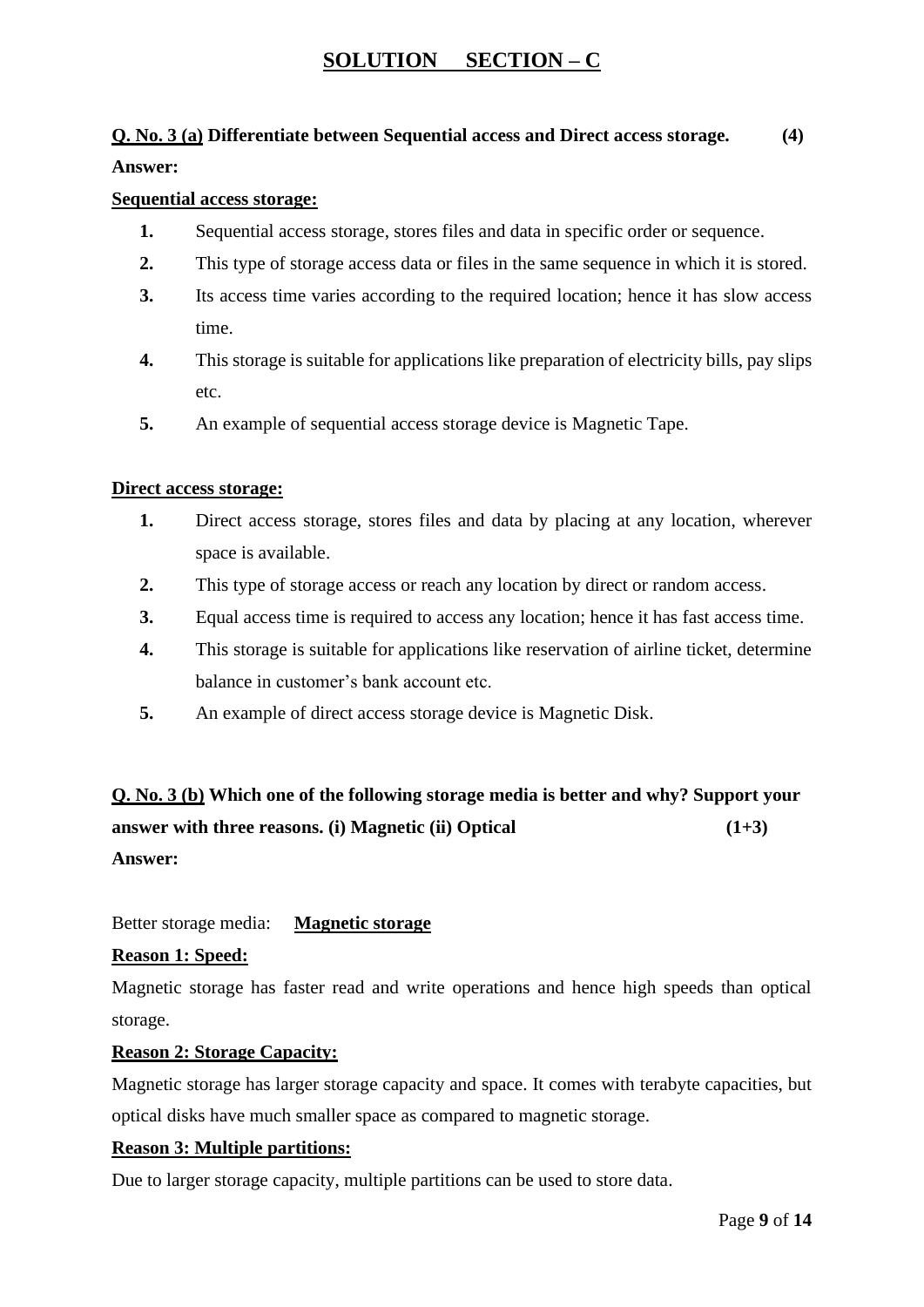| a. Serial Port | <b>b.</b> Parallel Port |
|----------------|-------------------------|
| c. USB Port    | d. Fire wire Port       |

#### **a. Serial Port:**

A serial port is an interface or connection that allows transmission of one bit at a time. It has 9 or 25 pins and has slower data transfer rate. It is one of the oldest types of port that is usually used to connect devices that do not require fast data transmission like mouse, keyboard etc.

#### **b. Parallel Port**

A parallel port is an interface or connection that allows transmission of multiple bits at a time. It has 25 pins to carry data. It has faster data transfer rate. It is usually used to connect devices that require fast data transmission like scanner, printer etc.

#### **c. USB Port**

A Universal Serial Bus is a plug and play interface or connection that automatically determines the type of device attached. It allows communication of variety of devices in modern computers like keyboard, mouse, scanner, printer, flash drive, digital camera etc. It has fast data transmission.

#### **d. Firewire Port**

A firewire port is a high-speed connecting device used for connecting peripherals like hard drives, digital audio/ video devices including camcorders, digital cameras. It can also provide power to some devices without any other interface. It has 4 or 6 pins. It allows fast transfer rates.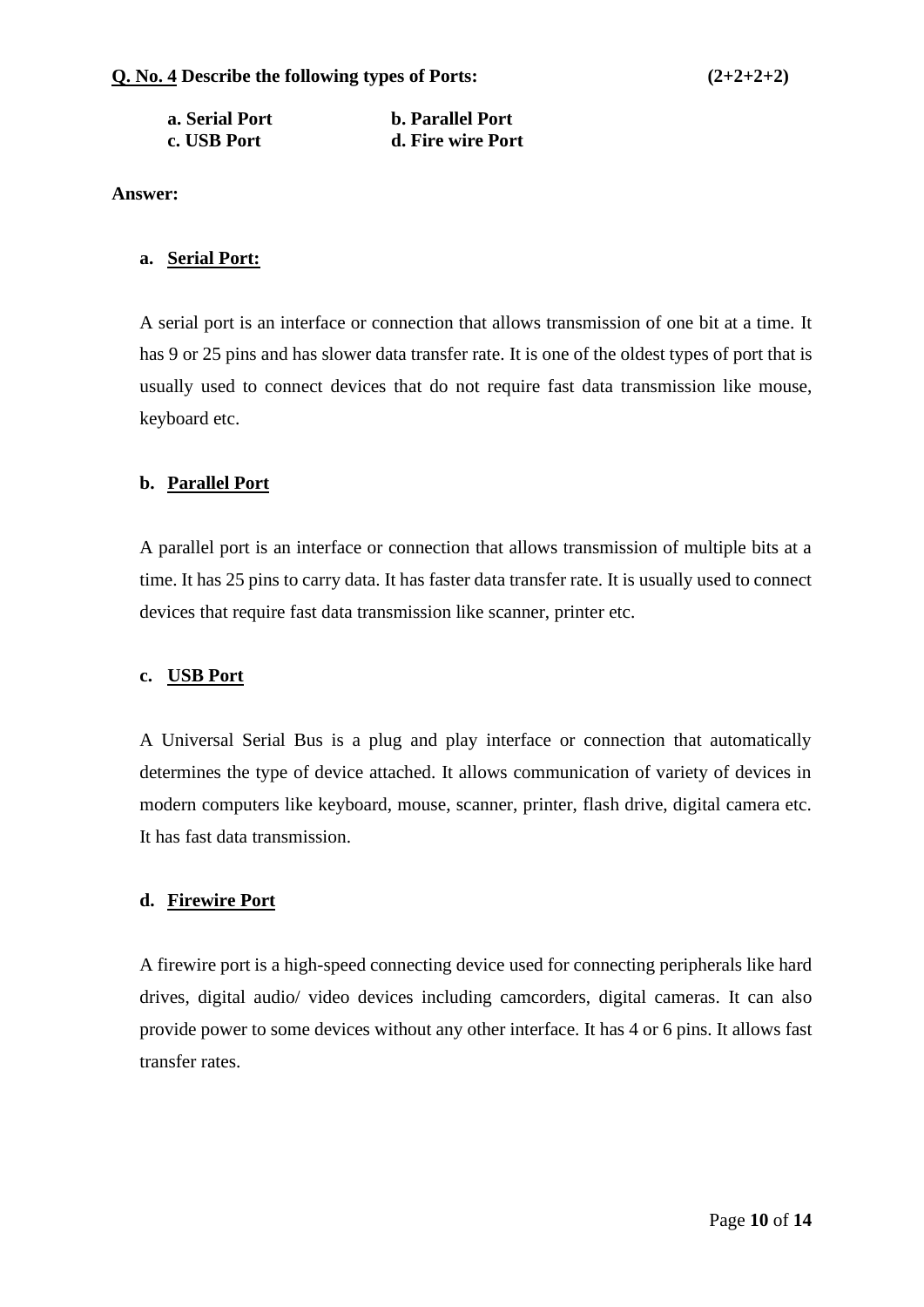

#### **OSI model TCP/IP suite**

- 1 OSI model is a logical and conceptual model that defines network communication used by systems for interconnection and communication with other systems.
- 2 Session and presentation layers are part of this model.
- 3 In this model, the data link layer and physical layer are separate layers.
- 4 It helps to standardize router, switch, and other hardware.

TCP/IP suite helps to determine how a specific computer should be connected to the internet.

There are no session and presentation layers.

In this model, data link and physical layers are both combined as a single internet layer.

It helps to establish a connection between different types of computers.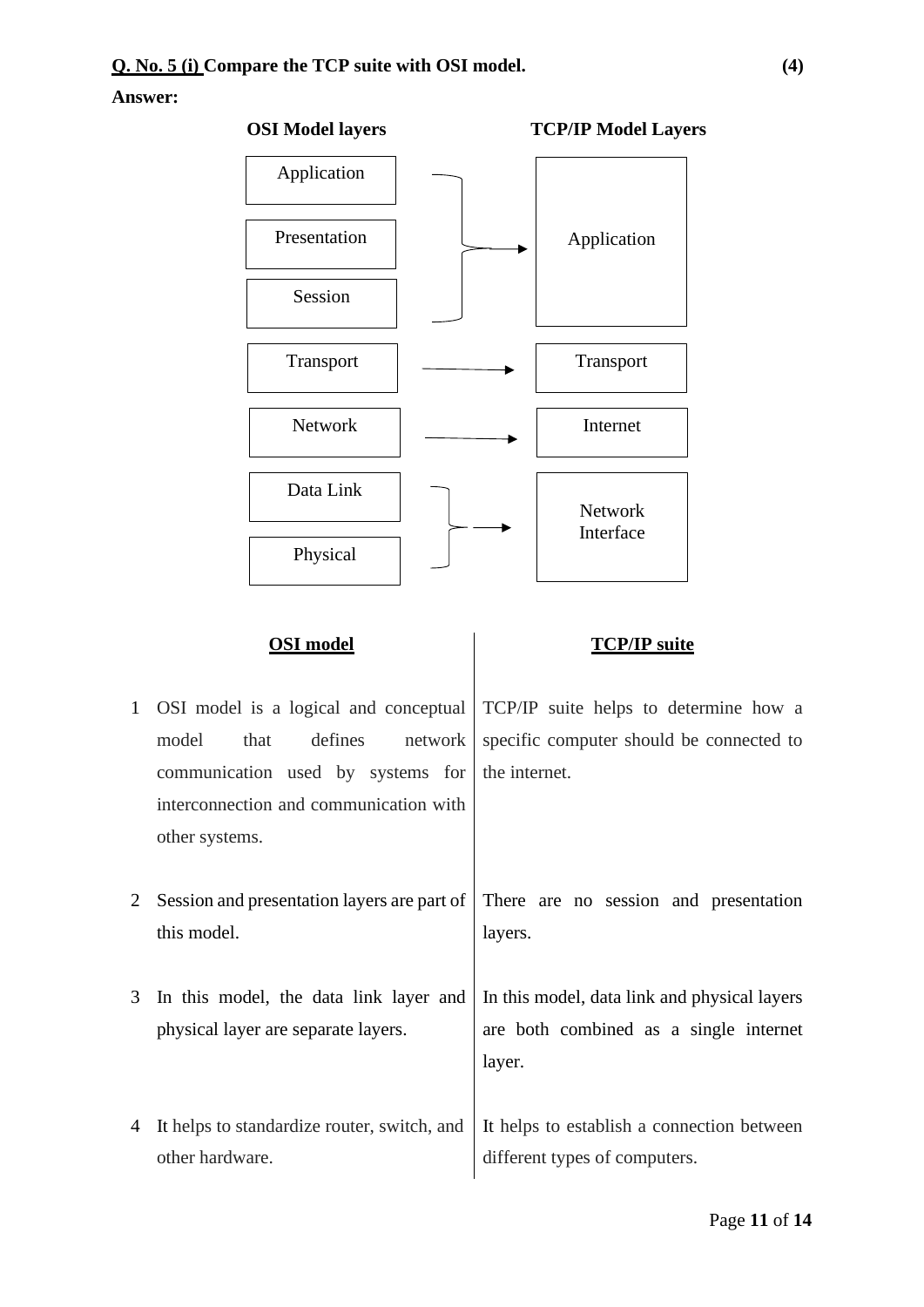|    | <b>Circuit switching</b>                                                                                               | <b>Packet switching</b>                                                                                                                                                         |
|----|------------------------------------------------------------------------------------------------------------------------|---------------------------------------------------------------------------------------------------------------------------------------------------------------------------------|
| 1. | Circuit switching is a network that<br>transmits data by creating a<br>dedicated path or circuit between<br>two nodes. | In Packet switching, each packet containing the<br>information that needs to be processed goes<br>through the dynamic route. No dedicated<br>connection or circuit is required. |
| 2. | A uniform path is followed<br>throughout the session.                                                                  | There is no uniform path that is followed end to<br>end through the session.                                                                                                    |
| 3. | Since a dedicated channel has been<br>used, the transmission of other data<br>becomes impossible.                      | Multiple users can use the same channel while<br>transferring their packets.                                                                                                    |
| 4. | An example of circuit switching is<br>Telephone network.                                                               | An example of this type is Message switching<br>network                                                                                                                         |

**Q. No. 6 Observe the table STUDENT, apply normalization rules, and convert the table up to 3NF by showing step by step procedure of 1NF, 2NF and 3NF. (2+3+3)**

### **STUDENT**

| St ID | <b>Name</b>          | <b>Class</b> | <b>Section</b> | Gender        | Group            | <b>Practical Subject</b> |
|-------|----------------------|--------------|----------------|---------------|------------------|--------------------------|
| 1     | MUHAMMAD TALHA       | ΧI           | G              | <b>MALE</b>   | <b>ICS-PHY</b>   | Physics, Computer        |
|       | <b>HAMZA AZIZ</b>    | ΧI           | G              | <b>MALE</b>   | <b>ICS-PHY</b>   | Physics, Computer        |
| 3     | MUHAMMAD SUFYAN      | ΧI           | G              | MALE          | <b>ICS-PHY</b>   | Physics, Computer        |
| 4     | <b>KOMAL SAMUAIL</b> | ΧI           |                | <b>FEMALE</b> | <b>ICS-STATS</b> | Stats, Computer          |
|       | <b>ISHA SHAUKAT</b>  | ΧI           |                | <b>FEMALE</b> | <b>ICS-PHY</b>   | Physics, Computer        |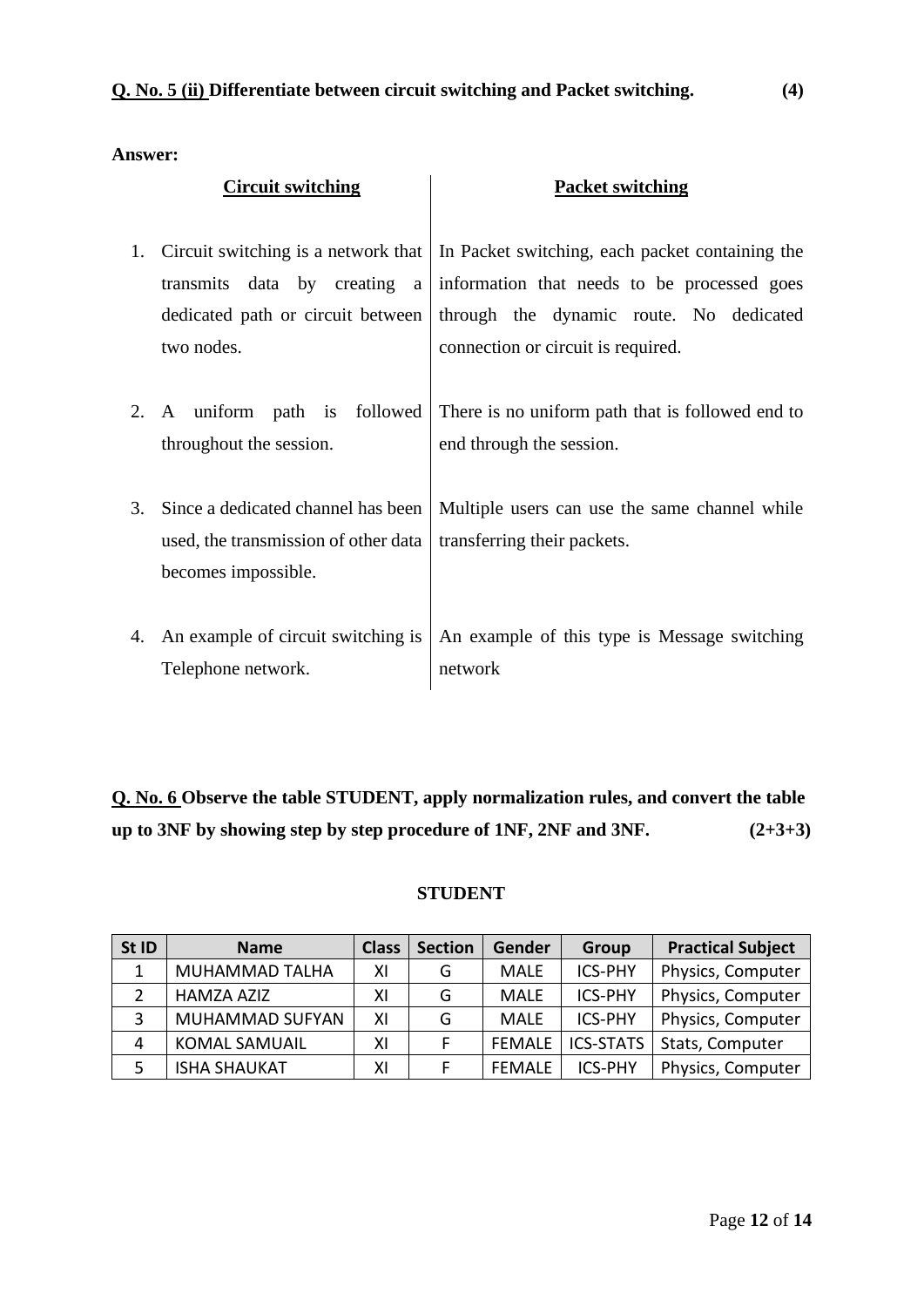#### **First Normal Form (1NF):**

A relation is in 1NF if every row and column intersection contain atomic/single values only.

The following relation is in 1NF after remove repeating groups.

| St ID          | <b>Name</b>          | <b>Class</b> | <b>Section</b> | Gender        | Group            | <b>Practical Subject</b> |
|----------------|----------------------|--------------|----------------|---------------|------------------|--------------------------|
| 1              | MUHAMMAD TALHA       | ΧI           | G              | <b>MALE</b>   | <b>ICS-PHY</b>   | Physics                  |
| 1              | MUHAMMAD TALHA       | XI           | G              | <b>MALE</b>   | <b>ICS-PHY</b>   | Computer                 |
| $\overline{2}$ | <b>HAMZA AZIZ</b>    | ΧI           | G              | <b>MALE</b>   | <b>ICS-PHY</b>   | Physics                  |
| $\overline{2}$ | <b>HAMZA AZIZ</b>    | ΧI           | G              | <b>MALE</b>   | <b>ICS-PHY</b>   | Computer                 |
| 3              | MUHAMMAD SUFYAN      | XI           | G              | <b>MALE</b>   | <b>ICS-PHY</b>   | Physics                  |
| 3              | MUHAMMAD SUFYAN      | XI           | G              | <b>MALE</b>   | <b>ICS-PHY</b>   | Computer                 |
| 4              | <b>KOMAL SAMUAIL</b> | ΧI           | F              | <b>FEMALE</b> | <b>ICS-STATS</b> | <b>Stats</b>             |
| 4              | <b>KOMAL SAMUAIL</b> | ΧI           | F              | <b>FEMALE</b> | <b>ICS-STATS</b> | Computer                 |
| 5.             | <b>ISHA SHAUKAT</b>  | XI           | F              | <b>FEMALE</b> | <b>ICS-PHY</b>   | Physics                  |
| 5              | <b>ISHA SHAUKAT</b>  | ΧI           | F              | <b>FEMALE</b> | <b>ICS-PHY</b>   | Computer                 |

**STUDENT**

#### **Second Normal Form (2NF):**

A relation is in 2NF if it is in 1NF, and all non-key attributes are fully functional dependent on primary key. These relations are in 2NF after removing partial functional dependencies.

| <b>STUDENT</b> |
|----------------|
|----------------|

| St ID         | <b>Name</b>          |    | <b>Section</b> | Gender        |
|---------------|----------------------|----|----------------|---------------|
| 1             | MUHAMMAD TALHA       | ΧI | G              | MALE          |
| $\mathcal{P}$ | <b>HAMZA AZIZ</b>    | ΧI | G              | <b>MALE</b>   |
| 3             | MUHAMMAD SUFYAN      | ΧI | G              | <b>MALE</b>   |
| 4             | <b>KOMAL SAMUAIL</b> | ΧI |                | <b>FEMALE</b> |
| 5             | <b>ISHA SHAUKAT</b>  | x١ |                | <b>FEMALE</b> |

#### **GROUP**

| <b>Group ID</b> | St ID | Group            | <b>Practical Subject</b> |
|-----------------|-------|------------------|--------------------------|
| 1               | 1     | <b>ICS-PHY</b>   | Physics                  |
| 2               | 1     | <b>ICS-PHY</b>   | Computer                 |
| 3               | 2     | <b>ICS-PHY</b>   | <b>Physics</b>           |
| 4               | 2     | <b>ICS-PHY</b>   | Computer                 |
| 5               | 3     | <b>ICS-PHY</b>   | <b>Physics</b>           |
| 6               | 3     | <b>ICS-PHY</b>   | Computer                 |
| 7               | 4     | <b>ICS-STATS</b> | <b>Stats</b>             |
| 8               | 4     | <b>ICS-STATS</b> | Computer                 |
| ٩               | 5     | <b>ICS-PHY</b>   | <b>Physics</b>           |
| 10              | 5     | <b>ICS-PHY</b>   | Computer                 |